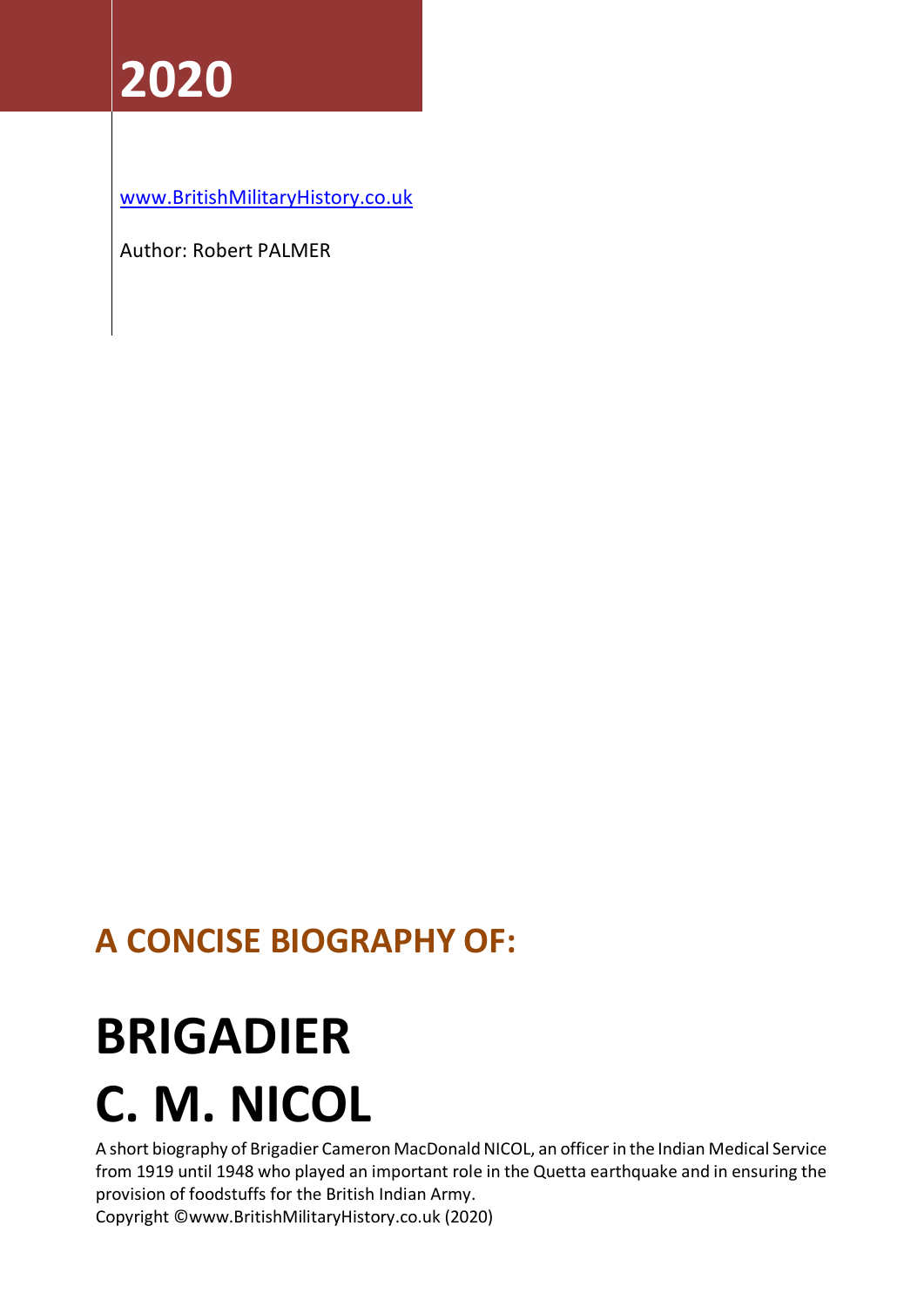#### **A Concise Biography of Brigadier C. M. NICOL**

| Version:            | 1 1                    |
|---------------------|------------------------|
| This edition dated: | <b>15 January 2020</b> |
| ISBN:               | Not yet allocated.     |

All rights reserved. No part of the publication may be reproduced, stored in a retrieval system, or transmitted in any form or by any means including; electronic, electrostatic, magnetic tape, mechanical, photocopying, scanning without prior permission in writing from the publishers.

| Author:      | Robert PALMER, M.A. (copyright held by author)      |
|--------------|-----------------------------------------------------|
| Assisted by: | Stephen HEAL                                        |
|              | Published privately by: The Author – Publishing as: |
|              | www.BritishMilitaryHistory.co.uk                    |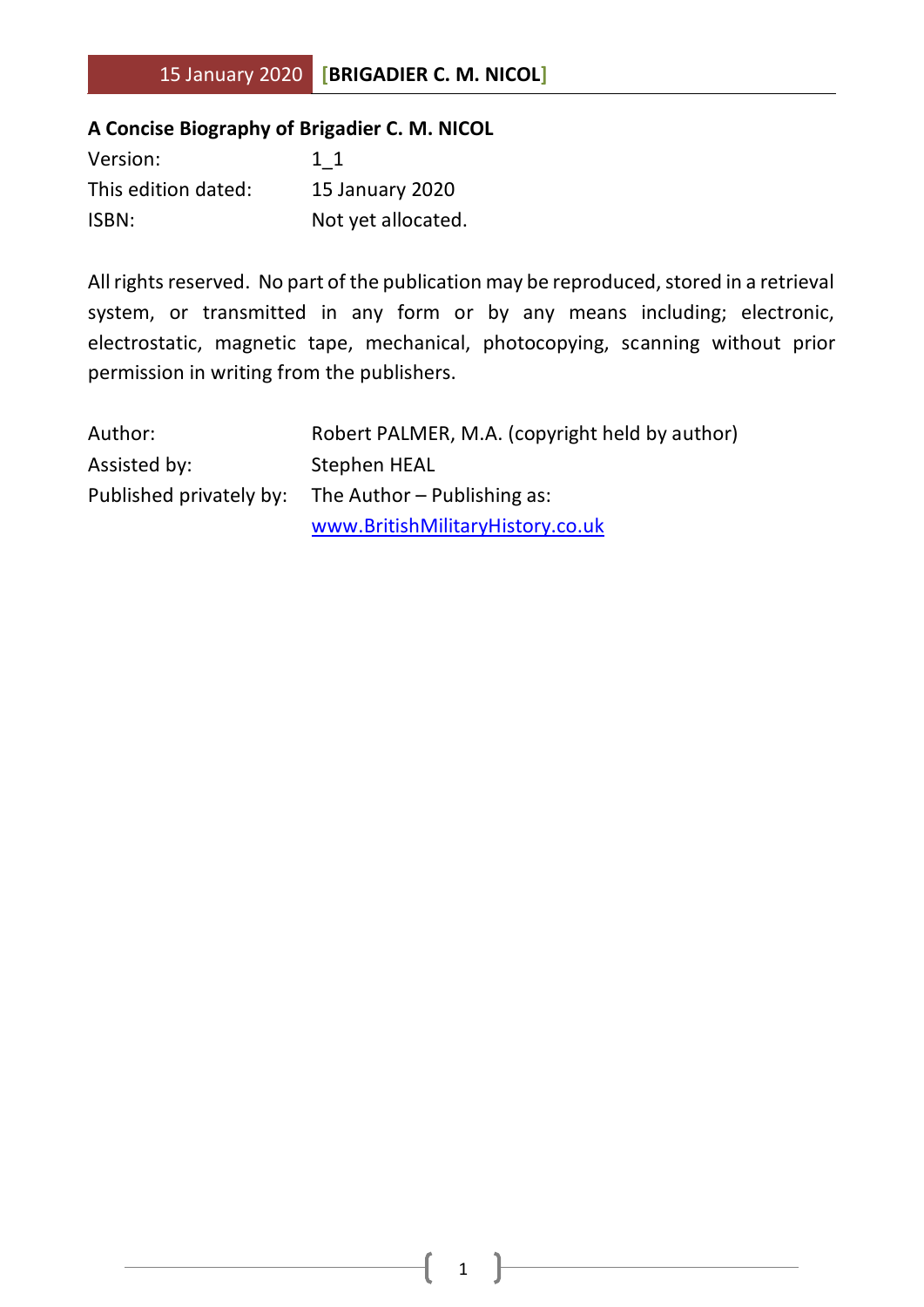### **Brigadier Cameron MacDonald NICOL, C.I.E., M.D. (Aberdeen), D.P.H. (London)**

Brigadier Cameron MacDonald NICOL, C.I.E., M.A., M.D., D.P.H. I.M.S., was a one of the most outstanding authorities on public health in British India prior to Partition.

Cameron MacDonald NICOL was born in New Deer, Aberdeenshire on 20 July 1891. New Deer is a small settlement in rural Aberdeenshire north of Aberdeen and west of Peterhead. He was second son of Andrew Leslie NICOL (1839 – 1894) and Margaret Ann NICOL (nee ANDREW) (1857 – 1938). His father died when Cameron was aged three years, and following his death, the family went to live with an aunt at 11, High Shore, Banff, Banffshire. Cameron was educated locally and after school went to Aberdeen University and graduated with a Batchelor of Medicine degree (Ch.B.) in 1915, having previously taken the M.A. degree.

NICOL had joined the Territorial Force on 31 March 1915 and received a commission with the 1<sup>st</sup> Scottish General Hospital in the rank of Lieutenant. Lieutenant NICOL served in Salonika with the 1<sup>st</sup> Scottish General Hospital with effect from 12 August 1916. On 10 September 1918, he was promoted to the rank of Acting Major while specially employed. He reverted to rank of Lieutenant on 16 March 1919, but then on 1 October, he was promoted to the rank of Captain in the Territorial Force. He was demobilised on 11 October 1919, having served four years and one-hundred and ninety-five days with the Territorial Force. He was awarded the Victory Medal and British War Medal for his services in the Great War. At the time of his discharge, NICOL was living at 4, High Street, New Deer.

In 1919, Cameron NICOL was appointed a Doctor of Medicine but obviously missed the military environment as on 4 June 1920, he was granted a Temporary Commission in the Indian Medical Service in the rank of Captain. He relinquished this commission on 16 August 1922, but shortly afterwards, on 9 February 1923, he gained a regular commission in the Indian Medical Service (I.M.S.) in the rank of Captain. His service number was M/18991 and his seniority dated from 29 May 1917 to reflect his former service in the Territorial Force.

The I.M.S. was a unique quasi-military service that operated in British India, and which had both a military and civilian element, and responsibilities for the wider Indian community. Its origins date back to the British East India Company which employed surgeons on its ships. As the company established itself in the Indian sub-continent, its need for medical facilities grew on-shore as well as off-shore. The first surgeon-general was appointed in 1614, and it drew surgeons from several different countries within its ranks. The Bengal Medical Service was established on 20 October 1763, and in the following year, similar services were set-up in Madras and Bombay. The increasing military nature of the British presence in India resulted in the provision of surgeons in Army regiments and the strength of the three medical services grew.

2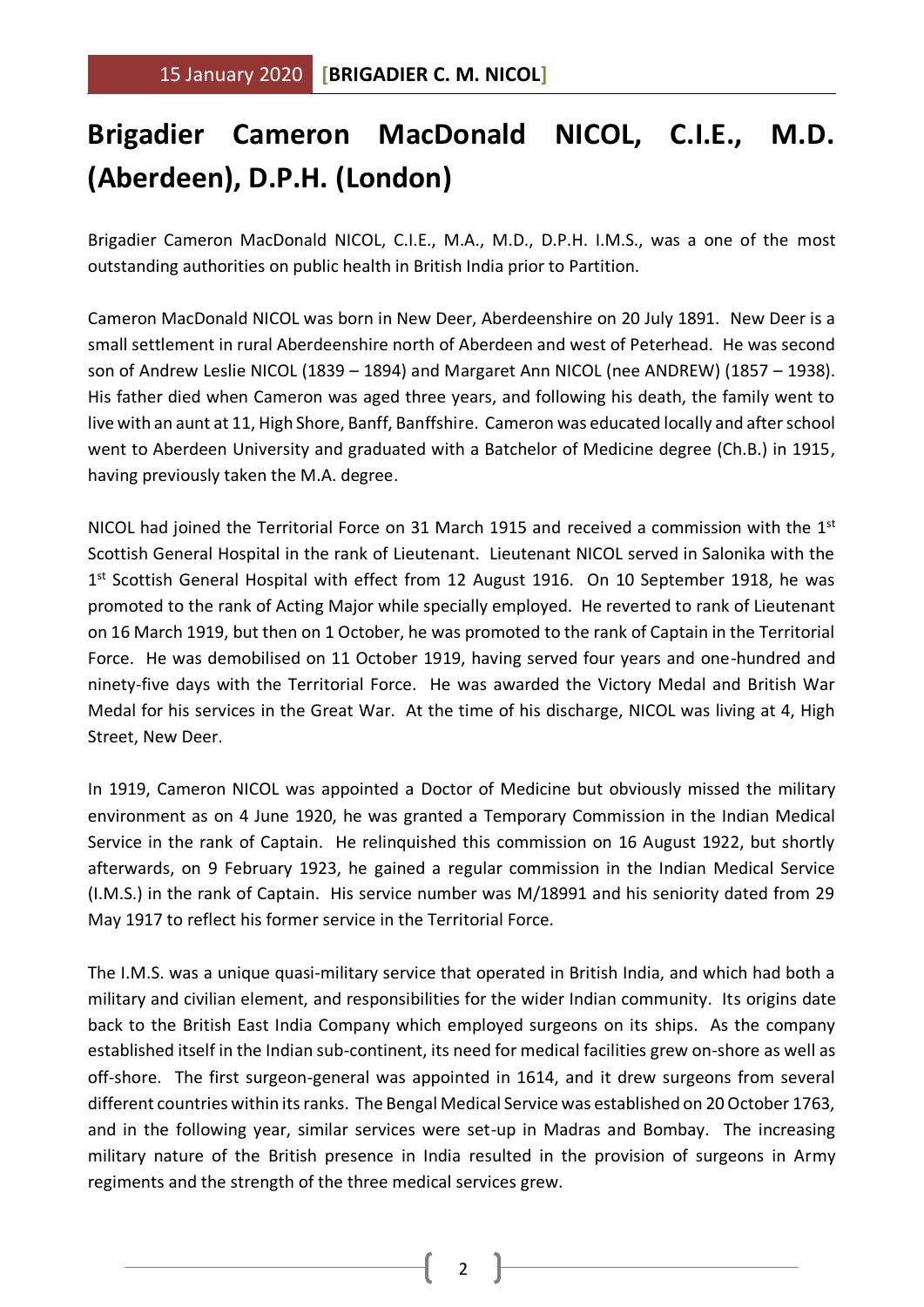The Medical services of the three Presidencies were merged in 1857 to create the I.M.S. under a single Director-General. The East India Company was dissolved by the British government the following year. In 1891, I.M.S. officers were given formal military ranks corresponding with those of the British Indian Army. The Director-General was now a Major General and irrespective of whether the I.M.S. officer served in the military or civilian side of the service they used their military ranks. On 14 November 1927, Cameron NICOL was promoted to the rank of Major. On 11 January 1929, he was appointed the Deputy Assistant Director of Hygiene of the Meerut District in Eastern Command in India. He held this position until 9 December 1934 when he transferred to the civil side of the I.M.S.. By this time, NICOL had graduated as a Director of Public Heath from London University and gained the initials D.P.H. after his name. He was appointed the Assistant Director of Public Health for the State of Punjab in India, and on 14 November 1935, NICOL was promoted to the rank of Lieutenant Colonel and appointed the Director of Public Health for the Punjab. He left this role on 1941 and in recognition of his services to the state, he was made a Companion of the Most Eminent Order of the Indian Empire (C.I.E.) with effect from 6 June 1941.

When the great earthquake occurred in Quetta on 31 May 1935 in the early hours of the morning, it rocked this area of Baluchistan for three minutes with a magnitude of 7.7. Between 30,000 and 60,000 people died in the earthquake, and the city of Quetta was reduced to ruins. The casualty rate was high because it was night-time, and many people were inside their homes. Initial estimates at the time suggested that up to 20,000 people were buried in the rubble of buildings, and there were about 4,000 injured persons in Quetta alone. The town is located at a height of about 6,000 feet above sea level and in winter it is bitterly cold at night.

Quetta was home to a major British garrison, with the 1<sup>st</sup> Bn. The Queen's Royal Regiment (West Surrey) based in the cantonment. The Royal Air Force base in the city suffered serious damage as well. At the time of the earthquake, about 03.00 hours, the battalion was returning from night operations. They were marching along a good tarred road, but all were thrown to the ground by the strength of the tremors. One officer saw a large chasm in front of him and then close again. The battalion recovered and continued its march back to its barracks. They reached the barracks at 06.30 hours and found them more or less intact. At 07.30 hours, the battalion was fallen in again and marched down to the city to commence rescue work. On their arrival in the city, the soldiers realised for the first time the scale of the destruction. The city had been razed to the ground and corpses lay everywhere in the hot sun. The  $1<sup>st</sup>$  Queens were allocated the western end of the city and gave sub-areas to each company. The first task was the clear the dead and injured, which was carried out methodically going from house to house. The injured were taken to hospitals and the dead were collected in carts and taken to the cemeteries. The soldiers dug graves for the deceased and they were buried without ceremony due to the number and concern about disease.

The next day, 1 August, the battalion returned at daybreak and continued its work. It was very hot and by evening the soldiers were exhausted. On the third day, all rescuers had to wear face masks because of the smell and risk of infection. By now, all the survivors had been located and evacuated and the city was empty apart from military patrols.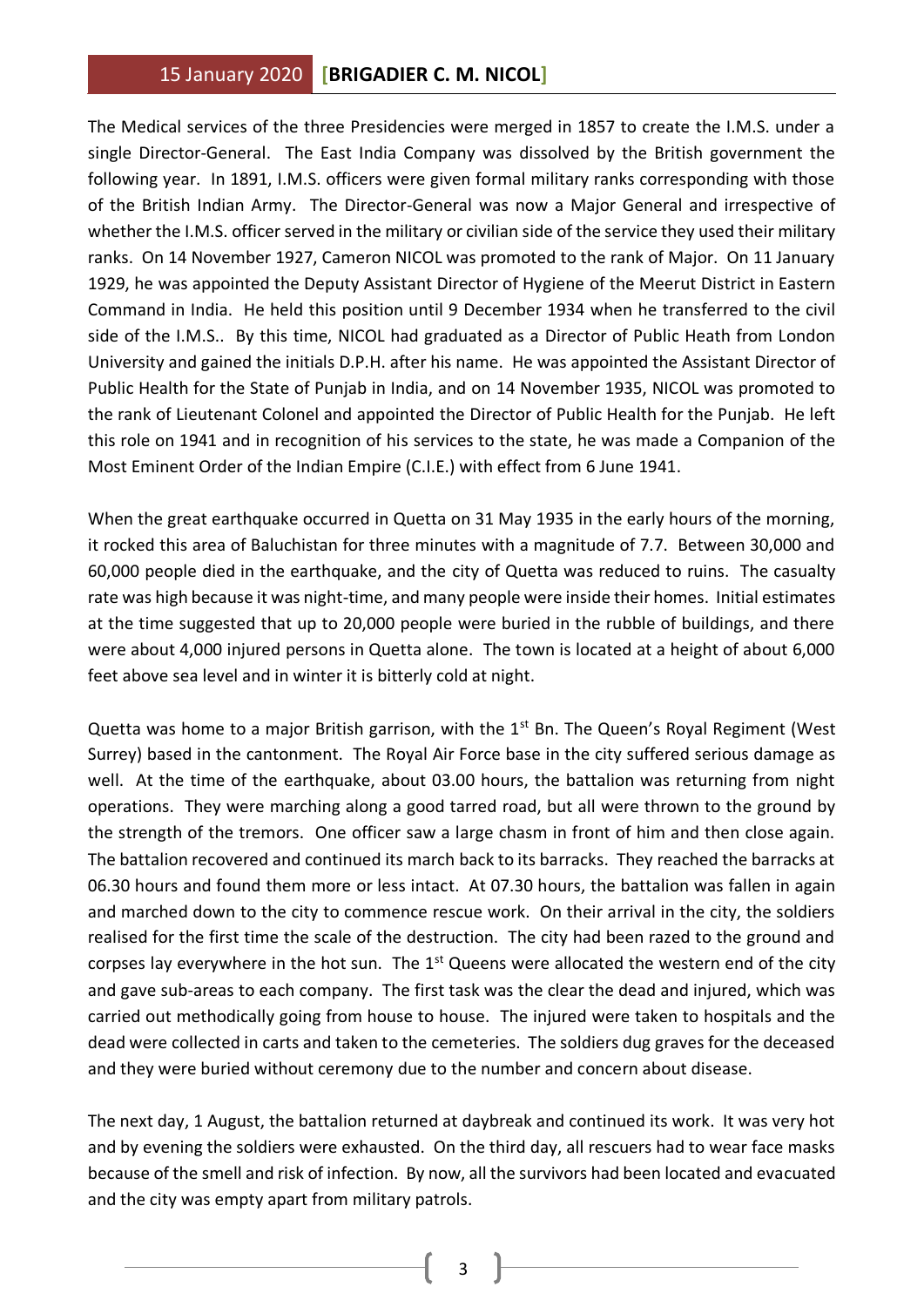#### 15 January 2020 **[BRIGADIER C. M. NICOL]**

On 3 June, the city was sealed, and a cordon of barbed wire was erected around it to keep out gangs of looters. Martial law had been declared so that looters could be shot without warning. By 12 June, all British families had been evacuated and tents were erected for the survivors and rescue workers. Several soldiers were recognised for their bravery and work during this period.

Lieutenant Colonel NICOL was sent to Quetta to oversee the public health response to the earthquake. He was given plenary powers and earned the highest reputation throughout India for his ingenuity and ruthless efficiency. Such was the response, that any epidemic was avoided, and further loss of life prevented. NICOL was also involved in the response to the Hissar famine and as a result, the Indian minister in charge of the health portfolio recommended that he be awarded the C.I.E. as shown above.

On 4 June 1943, NICOL was promoted to the rank of Acting Colonel and appointed as the Inspector of Foodstuffs in the Directorate of Supplies and Transport in the Army Headquarters in India. His remit was to create and run a directorate of food inspection. NICOL combed the Army in India for suitable officers, and from this he developed an efficient technical corps to safeguard the food supplies of the Army across India and Burma. His two Deputy Inspectors (Staff Captains) were Lieutenant (War Substantive) J. E. JONES, R.I.A.S.C. and Captain (Temporary) R. F. FISHER, Indian Army. In addition, he saved the Indian government much money in the prevention of adulteration and dilution of foodstuffs and his department rendered great though unobtrusive service to the Indian nation during the war.

NICOL was promoted to the rank of Temporary Colonel on 4 December 1943, and on 20 July 1948, NICOL retired on retired pay and was granted the honorary rank of Brigadier.<sup>1</sup> He had left India shortly before Partition, boarding the Canadian Pacific Line ship the Empress of Scotland at Bombay with his wife Kate. They arrived at Liverpool on 7 May 1947 and settled at Welwyn Garden City in Hertfordshire. They lived at 2, Bracken Lane, Oaklands, Welwyn Garden City, and NICOL worked for a time with the Commonwealth Relations Office, the Ministry of Pensions and the Ministry of Health. By the early 1960's, NICOL was suffering from poor health and chronic illness. His wife nursed him through until he died in the Queen Elizabeth II Hospital in Welwyn Garden City on 19 February 1965, aged seventy-three years. In his Probate, he left his estate of £22,962 to his wife.

His obituary in the British Medical Journal states that NICOL was a strong-minded, resolute, forthright, redheaded Aberdonian. He enjoyed the complete confidence and support of Indian ministers in charge of the health portfolio and his departure in 1947 was genuinely regretted.

<sup>&</sup>lt;sup>1</sup> It is not known when NICOL held the rank of Brigadier, as the Army Lists show him with the rank of Colonel as Inspector of Foodstuffs.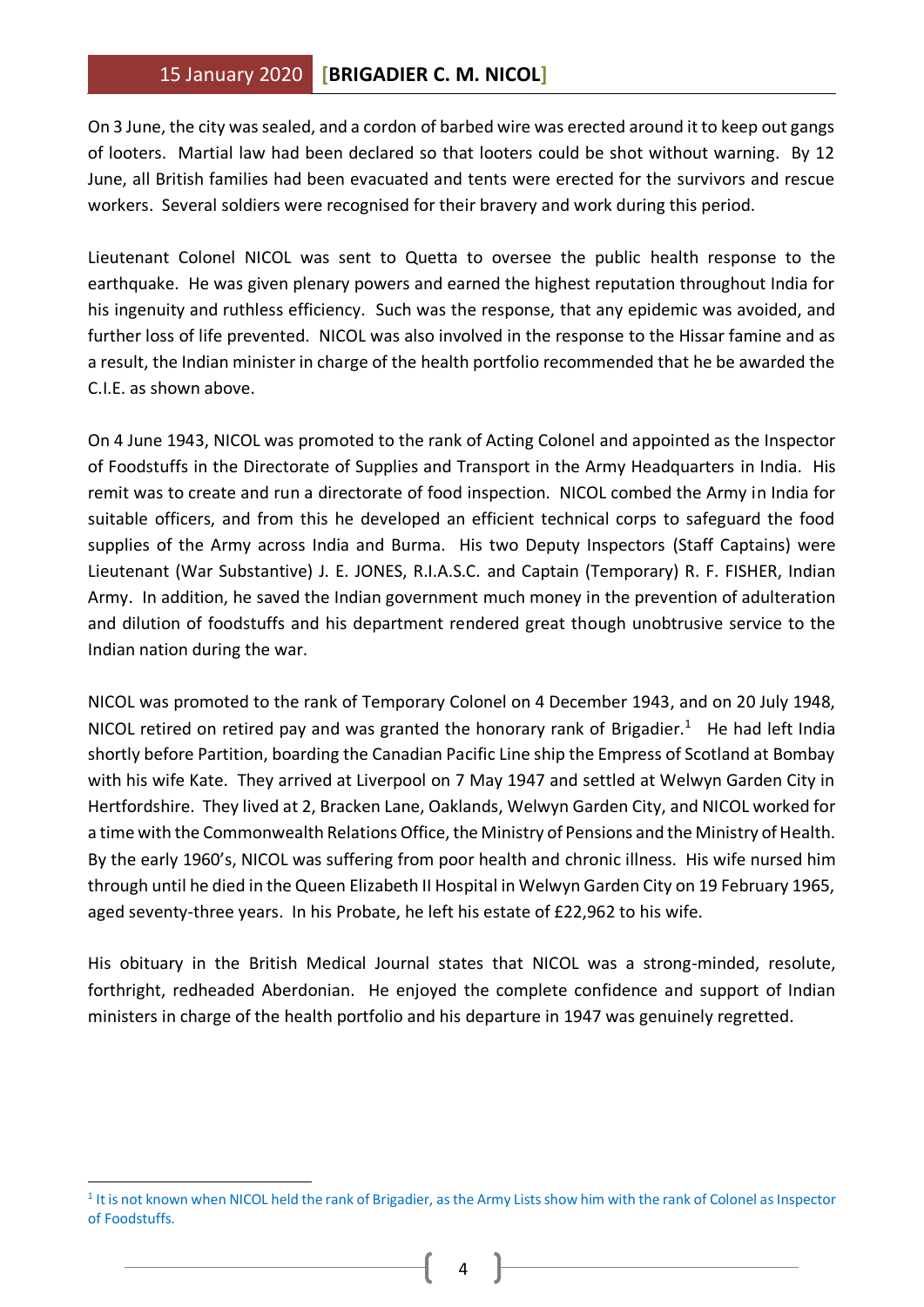

*Left and below: Three photographs showing the devastation of the Quetta earthquake.*